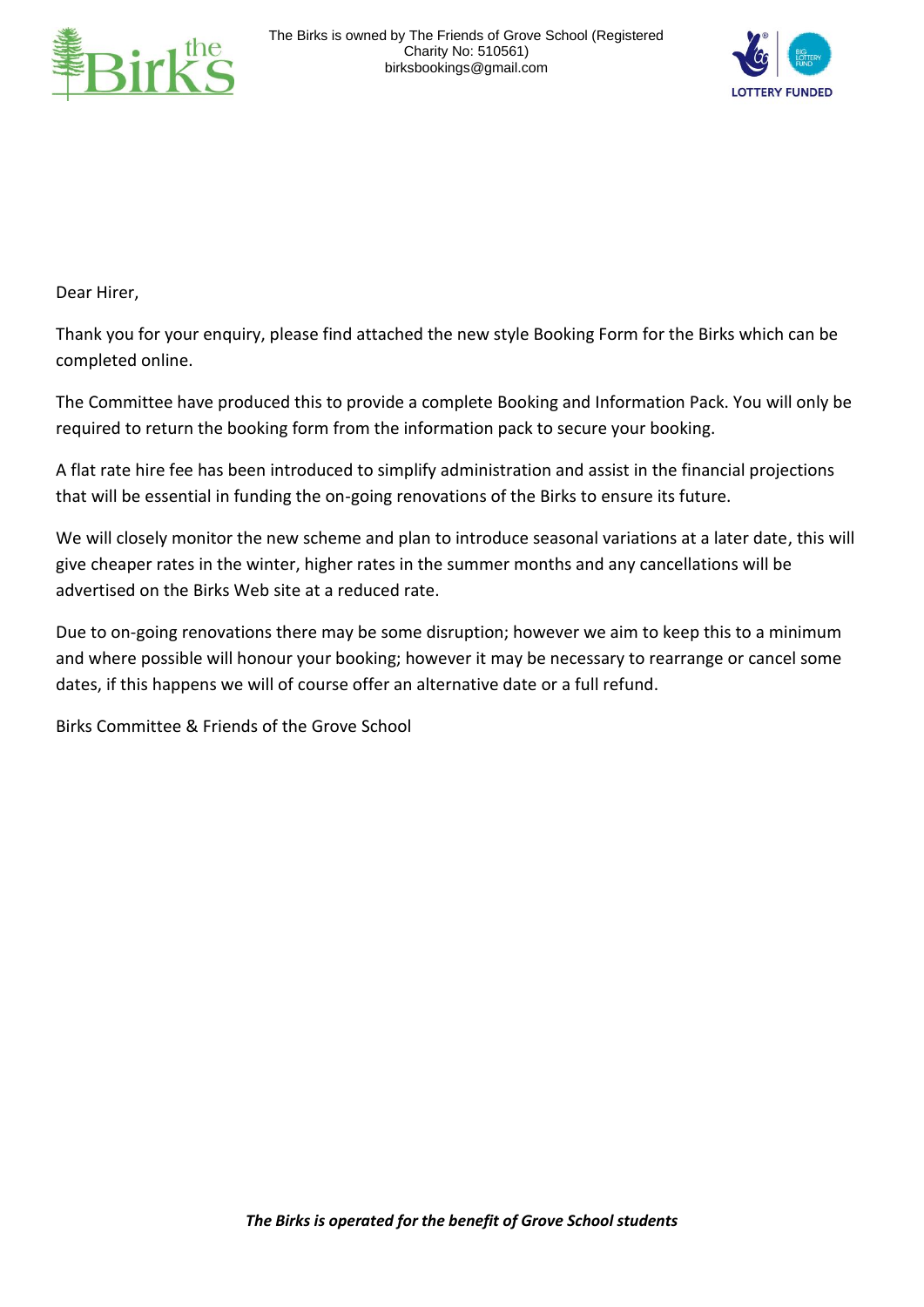



## **Booking Fees, Security Deposit & Payment Information**

A non-refundable deposit of £145 for short break and £230 for a week is due with your booking form to confirm your booking; this will need to be returned within 14 days of your provisional booking. In addition a separate post-dated cheque will be required for £100 as a security deposit**. All cheques should be made payable to Friends of Grove School – Birks Account.**

The deposit cheque will be presented to our bank immediately upon receipt. The security deposit cheque will be retained and will be returned to the hirer within 28 days of the keys being returned and subject to the receipt of a satisfactory report on the condition of the Birks after your period of hire. The property will be inspected after every period of hire, if the Birks was left in a clean and tidy condition, and no damage or losses have occurred during your period of hire, the security deposit will be returned. Should an adverse report be received some or all of the security deposit will be retained to offset the associated costs.

The Balance of your booking is **payable six weeks** before the hire period and should be remitted to the Booking Secretary; we reserve the right to cancel your booking should this not be received.

For departures within 6 weeks of the date of booking the full balance will be due and should be remitted by return along with your booking form to the Booking Secretary.

### **Hire Periods**

**Weekend**: Friday 2pm – Monday 12pm **Midweek:** Monday 2pm – Friday 12pm

**Full Week**: Saturday 2pm – Following Saturday 12pm

*The Key will be available for collection from the School up to 7 days prior to the period of hire, arrangements can be made for people outside of the area, please contact the Booking Secretary. Please return keys in a timely manner.*

It is recommended that adequate personal Travel insurance is taken out.

# **Fee Payable 2022**

**Weekend / Midweek**: £588 (Deposit = £145) **Full Week**: £1029 (Deposit = £230)

# **Fee Payable 2023**

**Weekend / Midweek**: £617 (Deposit = £145) **Full Week**: £1054 (Deposit = £230)

*The Birks is operated for the benefit of Grove School students* **During the School summer holidays the Birks is only available for hire for whole week periods from Saturday to Saturday**.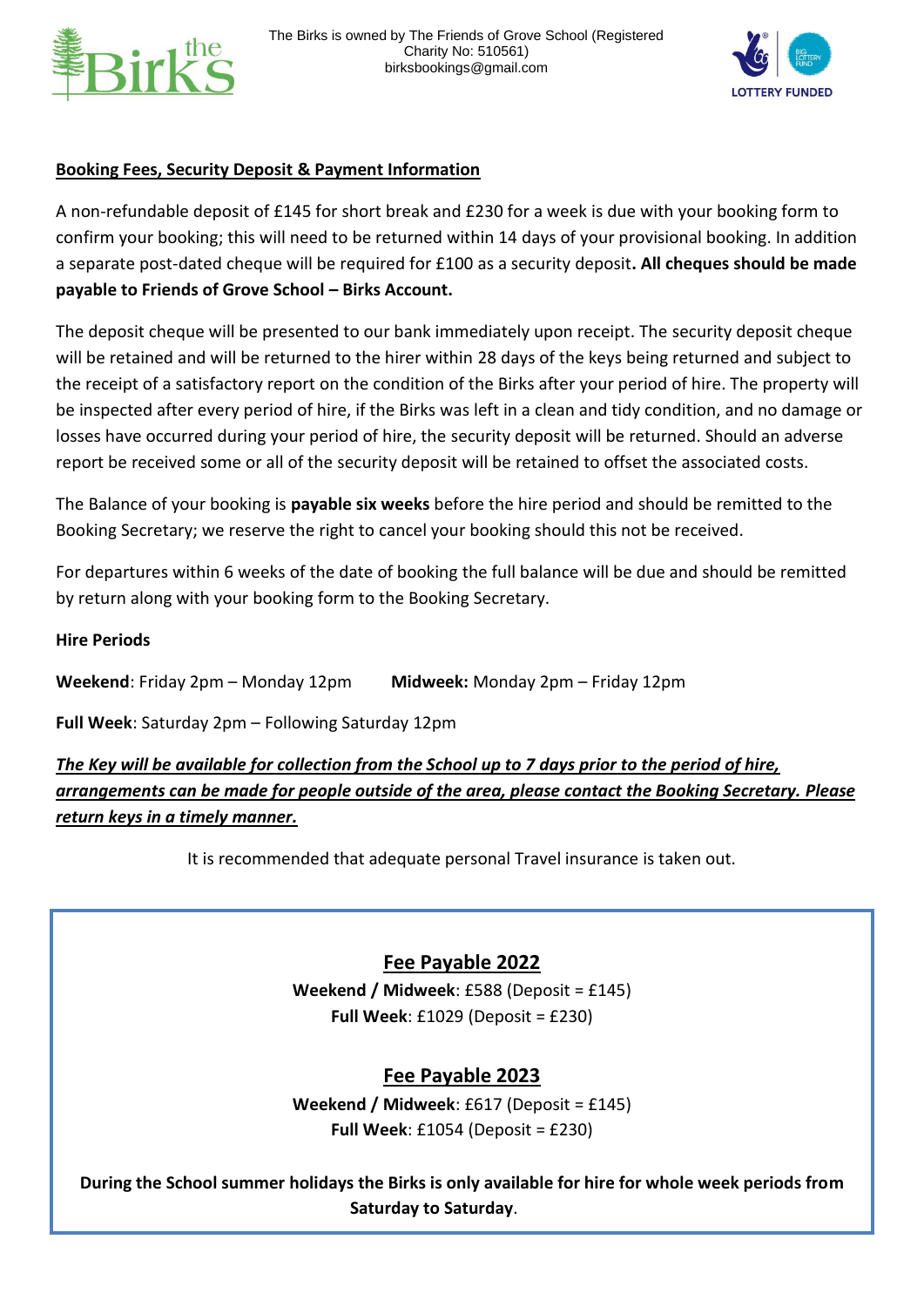



# **Enclosed is a Birks Booking Form.**

Please complete the booking form electronically, tick the box to accept the Terms & Conditions and submit your booking.

Or

Print, Sign the agreement and return the form with your payment.

A booking confirmation will be issued. Your balance will be due 6 weeks prior to your stay. If your booking is within 6 weeks full payment should be made.

It is the responsibility of the hirer to ensure that the balance is paid on time.

Failure to return the booking form within 14 days will result in your provisional booking being cancelled.

Please contact the Booking Secretary if you don't receive confirmation of your booking within 14 days of returning it.

It is recommended that Hirers take out Personal Travel Insurance.

Please study the important information and Terms & Conditions; it is also important to share this information with your party.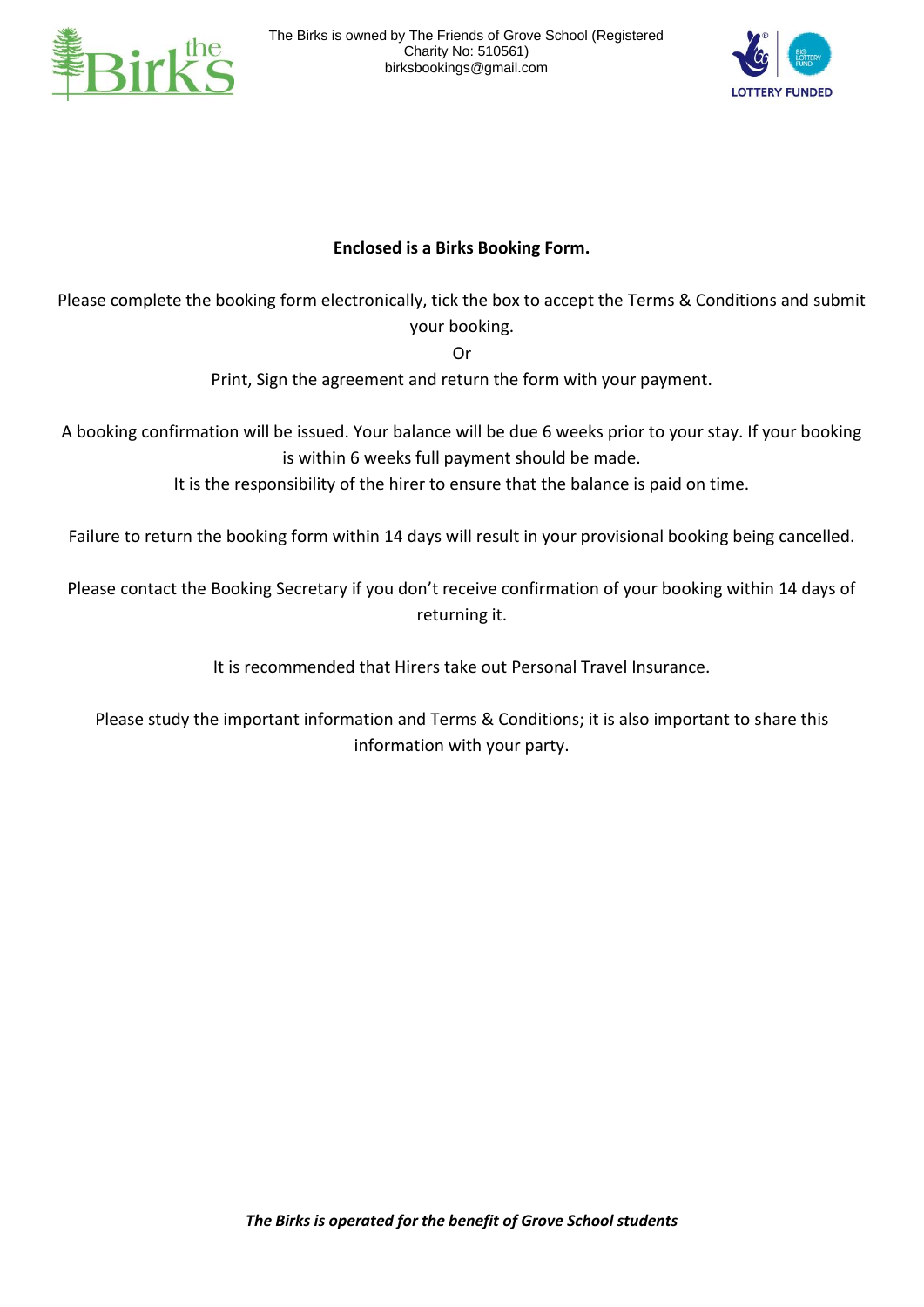



### **Birks Booking Form**

Please complete all the details below and either email or post to the Booking Secretary along with your relevant payment to the address below, please make all cheques payable to: **Friends of Grove School – Birks Account** Please return within 7 days to secure your booking.

BACS Payments can be made to Friends of the Grove School – Birks/A/C

Sort Code: 30-15-39 A/C No : 14114860 *All payments must be advised to birksbookings@gmail.com*

### **Heidi Jensen, Birks Booking Secretary, C/O The Grove School, Newcastle Road, Market Drayton, Shropshire TF9 1HF Email: birksbookings@gmail.com**

Please contact the Booking Secretary if you don't receive confirmation of your booking with 14 days of returning it.

### **Your Details**

| Full Name:                                                                                                                                             |
|--------------------------------------------------------------------------------------------------------------------------------------------------------|
| Address:                                                                                                                                               |
|                                                                                                                                                        |
|                                                                                                                                                        |
| Postcode:                                                                                                                                              |
| Telephone Number:                                                                                                                                      |
| Mobile Number:                                                                                                                                         |
| Email Address:                                                                                                                                         |
| Friends of the Grove School may contact you with updates & special offers for the Birks, if you don't wish to be contacted please put a<br>cross here. |

### **Break Details**

| Arrival Date from 2pm:                    | To Departure Date 12pm: |                   |
|-------------------------------------------|-------------------------|-------------------|
| No In Party: Adults                       | Children                | Infants (under 3) |
| Organisation Represented (If any):        |                         |                   |
| Purpose of visit:                         |                         |                   |
| <b>Personal Travel Insurance Details:</b> |                         |                   |
| Number of Pets:                           |                         |                   |

I declare that I have studied carefully all the booking and standard Terms and Conditions laid down and guarantee that they will be observed. I undertake to pay the deposit of £145 for a short break or £230 for the week plus £100 post-dated security deposit to secure my booking and the balance of payment six weeks before the period of hire. I authorise you to apply the security deposit sum towards the cost of making good any damage to the property or its contents done during or in consequence of the proposed booking and undertake to pay any such cost in excess of the security deposit sum. I agree to be bound by the terms and conditions as set out within this form. Please cross the box to accept Terms & Conditions and return or sign below and return.

Signed (Hirer): Date:

### *The Birks is operated for the benefit of Grove School students*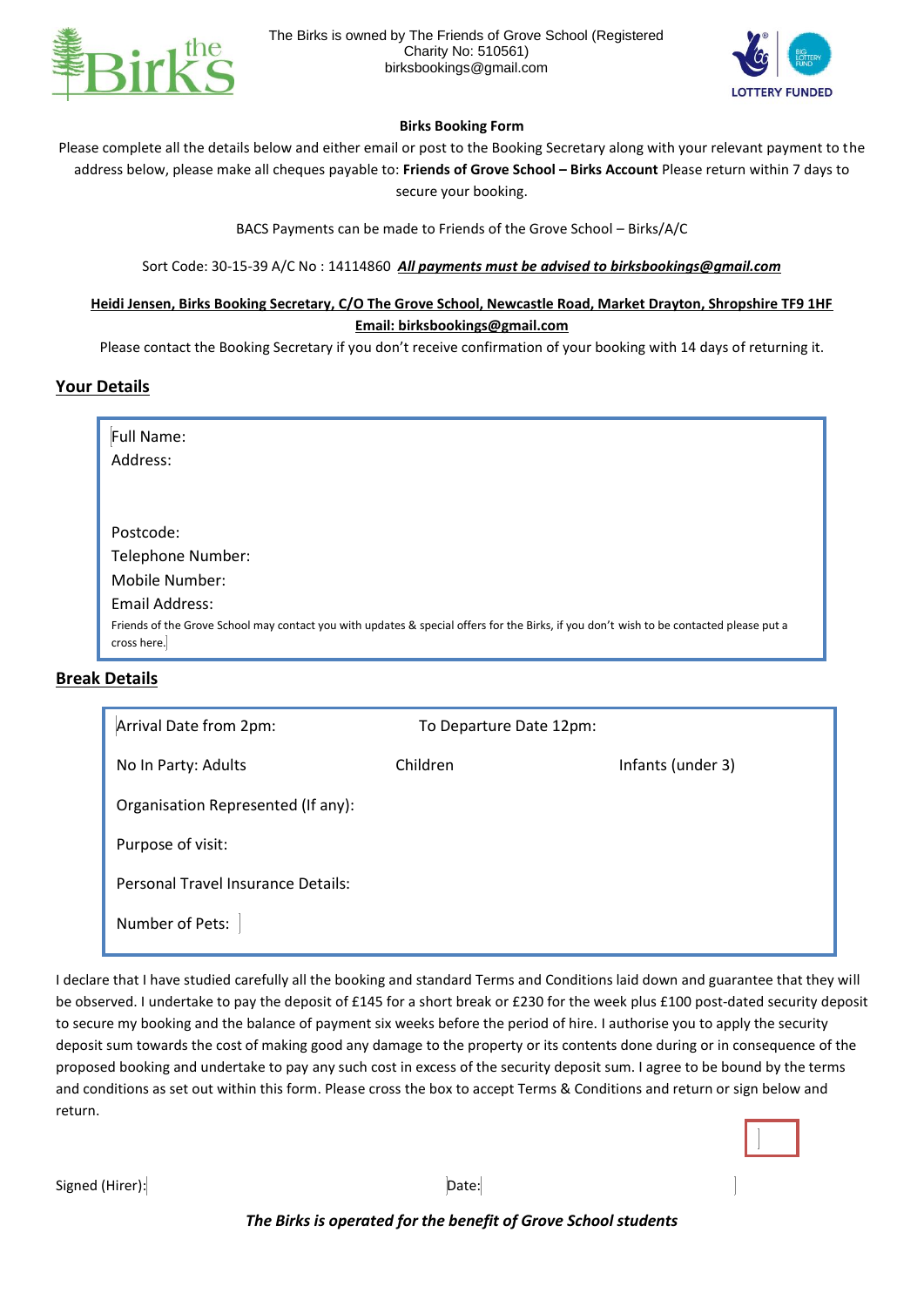



### **Terms & Conditions**

### **Booking Information**

Please note: Birks booking Terms and Conditions apply.

**1. Booking, Deposit and Balance** 1.1) The deposit payment represents a non-refundable deposit and is required to secure your booking. Payment should be made by cheque payable to **Friends of Grove School - Birks Account** and will be presented to our bank

upon receipt. 1.2) The balance of the account should be received by the Booking Secretary six

weeks before the period of hire. 1.3) The hirer is required at the time of booking, to provide a cheque for £100, as a security Deposit against damage or losses. This cheque will be retained by the Booking Secretary and will be returned to the hirer within 28 days, subject to a satisfactory report on the condition of the Birks at the end of each period of hire and the return of the key. The Birks exists for the benefit of the students of the Grove School, and as such their interests will take priority in all matters.

### **2. Cancellations**

2.1) In all cases, if you have to cancel your booking, please inform us as soon as possible by writing / email. It is recommended that the hirer takes out Personal Travel Insurance.

**Cancellation charges** outside 6 weeks before hire – Loss of Deposit Within 6 weeks of the hire – Total cost of hire.

Extreme Weather Report – In case of a cancellation due to the Met Office advice against travel on your route to & from the Birks due to extreme bad weather, alternative dates will be offered and any alternative hire must be taken within 12 Months of the original hire date.

**3. Arrival and Departure** On the day of arrival, the Birks is available from 2.00pm. On the day of Departure you are required to vacate by 12noon. It is not normally possible to arrive earlier and/or depart later, although you are welcome to contact the Booking Secretary directly to discuss whether special arrangements can be made in individual circumstances.

**4. Responsibilities of the Hirer**<br>4.1) The person making the booking is considered to be the group leader and<br>must be over 21 years old. He/she is responsible for the payment of all fees, the<br>Safety and behaviour of the g during the stay.

4.2) The hirer is responsible for the Birks, its facilities and its equipment during the period of hire and is expected to take due care of it. The Birks is let fully furnished. You will need to bring your own towels and sleeping materials. You are advised to check on arrival and report any shortcomings, damage or missing items. The hirer undertakes to report and pay for any damage caused to the Birks or for equipment that's lost, damaged, broken or stolen during occupancy.<br>Unsuitable substitutes are not accepted. The property, all the equi Untidy state or if damage or losses have occurred, some or all of the £100 Security Deposit will be retained to offset the associated costs. The Friends of Grove School also reserve the right to require the hirer to pay for any appropriate costs or losses above the amount of the Security Deposit.

4.3) The Friends of Grove School reserve the right to decline or accept a booking, or refuse to hand over the Birks to any person or group. The Friends of Grove School reserve the right to repossess the Birks at any time where damage has been caused, or in the opinion of the Friends of Grove School<br>representative, is likely to be caused, by the hirer or any member of the hirer's<br>party. In such cases the Friends of Grove School shall not be liabl refund of any portion of the hire fee paid.

**5. Your Conduct** Please show consideration for the property, the surrounding area and your neighbours. If the hirer or a member of the hirer's party fails to comply with this requirement, your booking may be terminated and you will be asked to leave the property. If you enter the property after this time you will be trespassing. No whole or part refunds will be made if the hirer's party is asked to leave under these circumstances.

**Important Note:** The use of naked Flames within or surrounding the Birks or any Weapons in or around the property is **<u>strictly prohibited</u>**. Use of such items may result in the party being asked to leave immediately, wit

### **Pets are not allowed inside the main house of the Birks.**

### **6. General**

6.1 In these terms and conditions "Hirer" means any customer who makes or is making a booking for The Birks and "you" means the hirer submitting a booking. "Us" "Our"<br>and "We" mean The Friends of the Grove School Registered Charity No 510561<br>6.2 The contract for the supply by us of accommodation an and we receive from you the appropriate Booking Deposit by cleared funds and the Security Deposit.

6.3 Your Contract cannot be amended unless confirmed by an authorised representative of the Friends of Grove School.

6.4 These conditions and any matters referred to by us form the entire understanding between you and us and supersede any prior promises,

representations (unless fraudulent) or undertakings. 6.5 Any omission or errors in any literature, web site, order form, quotation, price list, booking confirmation or other document issued by us may be corrected by us without liability. We will advise you of any changes at the time of booking or as soon as is reasonably possible 6.6 The provisions of the Contracts (Rights of Third Parties) Act 1999 are

expressly excluded from the Contract so that no third party may claim any rights under this contract.

6.7 Personal Insurance - this is not included in the hire costs but it is recommended that the hirer takes out their own cover. Personal belongings at the Birks will not be covered under our insurance.

### **7. Making a Booking**

7.1 All bookings are made subject to these terms and conditions and the person making the booking warrants that he/she has the full authority to do so on behalf of all the persons they are making a booking for, and confirms that all such persons are aware of and accept these conditions. 7.2 The Friends of Grove School reserves the right to increase or decrease

prices provided that we will notify you in writing prior to any changes in tariffs and you may cancel your booking within 7 days of this notice if you are unhappy with the price increases/decreases.

7.3 All bookings are subject to availability and the Friends of Grove School reserve the right to decline any booking at its discretion.

### **8. Payment**

8.1 In order to secure your booking you must pay us the appropriate booking deposit. 8.2 The balance must be paid six weeks before the period of hire.

8.3 Payments shall normally be made by cheque but may be made in such format as we may agree with you when you place an order.

8.4 If any payment under these terms and conditions is overdue, then without prejudice to our other rights and remedies we may cancel your booking; and/ or we may suspend the supply and/or deliveries of any other services being provided to you by Friends of Grove School.

8.5 Deposits payable are non-refundable.

**9. If you change your booking**<br>9.1 If you wish to change a confirmed reservation (e.g. changes in dates) such<br>changes are subject to the availability of suitable alternative dates and are subject to any additional costs incurred in making changes to accommodate your request.

9.2 We will inform you of the amount of any additional costs when you request your changes and shall agree such costs with you. All changes will be at the Friends of the Grove School discretion.

### **11. If we change your booking**

If it becomes necessary for us to cancel or change your booking, in total or in part, the Friends of Grove School will inform you as soon as is reasonably possible of any necessary changes. You shall have the choice of accepting the changed arrangements or of booking an alternative date under the new changes at the discretion of the Friends of the Grove School or of cancelling your booking and receiving a full refund of all monies paid.

### **12. Delay or Failure to Perform**

We shall not be liable to you if we are prevented or delayed in the performing of<br>any of our obligations to you if this is due to any cause beyond our reasonable<br>control including (without limitation): an act of God, explo accident; war or civil disturbance; strike, industrial action or stoppages of work; any form of government intervention; a third party act or omission; failure by you to give us a correct delivery addresses or notify us of any change of addres.

**13. Our liability to you** 13.1 The Friends of Grove School shall use best and fair practise to ensure that the Accommodation and /or other services you book are in accordance with these terms and conditions.

13.2 Where an element of your booking is not provided as stated you must notify us within<br>28 days of the alleged breach. We shall then investigate the matter and if we agree that we<br>have not delivered the services in accor terms and conditions you shall be entitled at our discretion a full or partial refund of the<br>cost of your booking (or, where appropriate, the relevant section of it) less any<br>fees charged for changes requested by you.<br>13.3

common law duty or under any express or implied term of the contract for: any losses which are not foreseeable by both you and us when the Contract is formed arising in connection with the supply of the services or their use by you; any losses which are not caused by any breach by us; business trade or consequential losses.

13.4 Our entire liability in connection with the Contract will not exceed the purchase price of the services booked less any amendment charges paid to us.<br>13.5 Except in relation to death or personal injury caused by our negligence the<br>Friends of Grove School liability remains, at all times, limited

services booked, excluding any amendment charges paid to us. 13.6 The Birks, the Birks Committee and the Friends of the Grove School cannot be held responsible or liable for any damages, losses or expenses incurred to vehicles, personal or private property.

### **14. Behaviour**

If your behaviour is deemed to be unacceptable, causes or is likely to cause damage to the Birks your booking may be terminated and you may be required to leave the Birks. No whole or part refunds will be made under these circumstances

### **15. Governing Law and Jurisdiction**

The contract is subject to English law and the exclusive jurisdiction of the English Courts.

### **16. Your Information**

We shall only store and use the information you supply to us or which is supplied for the purposes of carrying out our contract with you.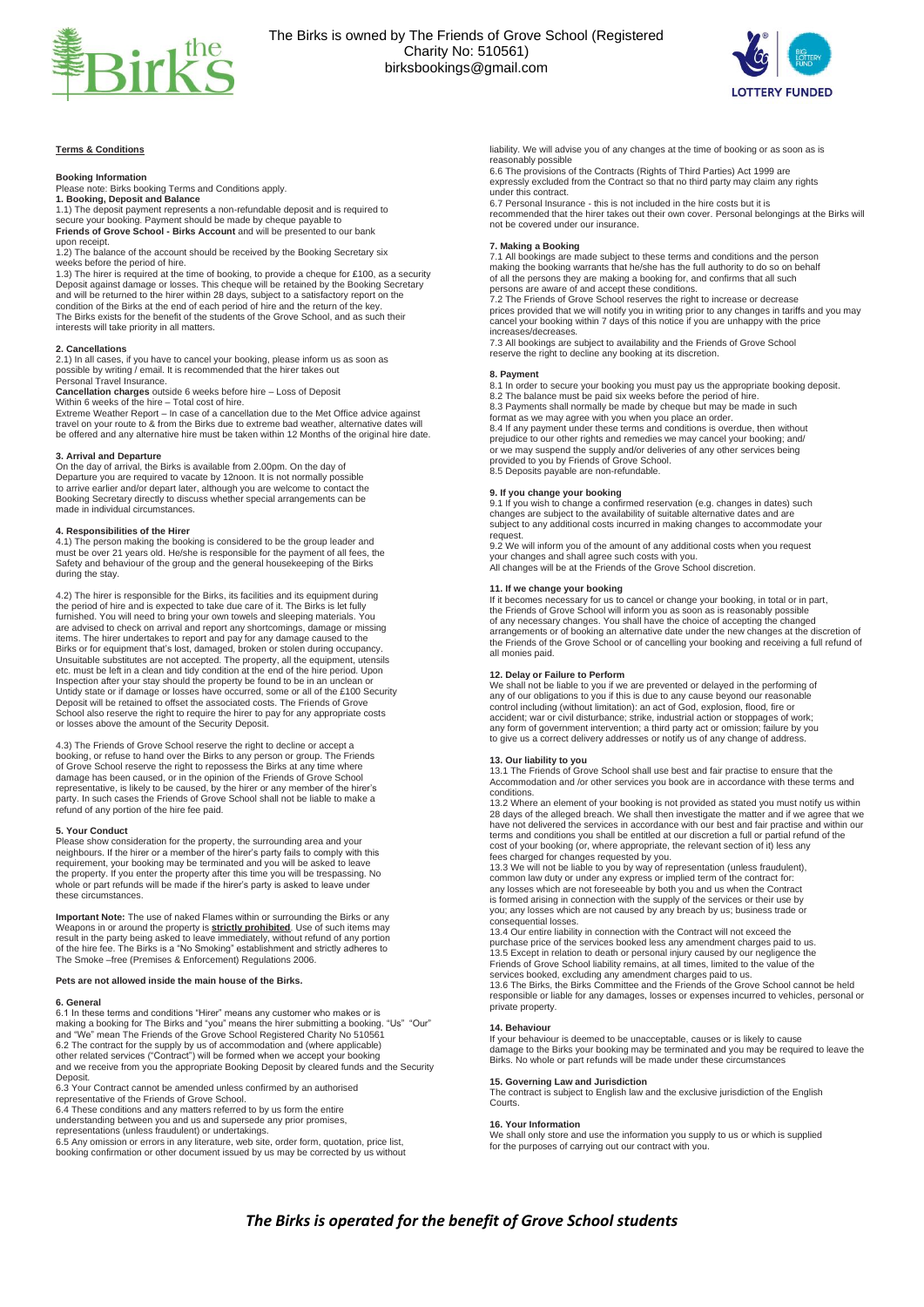



## **Facilities**

**Main House**: 16 Beds arranged 1 Twin Ground floor with wash basin, First floor 2 X Twin (1 x 2 single beds  $& 1x$  bunk beds),  $1x$  6 beds (3 Bunk Beds),  $1x$  4 beds (2 Bunk Beds).

**Barn**: 3 Bedrooms with 2 Bunk beds (12 beds in total) - no heating in this area, Showers & Toilets below.

# **All Beds have single mattresses – You will need to bring all bedding / towels (Sheets/pillows/sleeping bags)**

Lounge: This area has seats for 20 people and a log burner (Coal provided, please provide your own logs)

**Payphone**: Due to the location of the Birks there is no mobile phone or TV signal, there is a payphone located in the ground floor bedroom, the number is **01229 716522**

**Kitchen:** There are 2 domestic electric ovens with 8 hobs, 2 domestic fridges, microwave, kettles and toasters, 2 sinks and a full range of kitchen utensils, crockery and cutlery. (Please report any breakages)

Tea Towels are not provided

**Dining Room**: There is a staged area between the Kitchen and Barn for dining, with tables and chairs, take care of low beams and stone steps

## **Washing Facilities (please provide your own toiletries)**

**Main House**: 3 x Wet Room Showers (of which 1 is a disabled toilet/shower), 2 x toilets with Hand Basin, 2 x communal sinks.

**Barn:** 2 x Toilets, 2 x communal sinks, 2 x Shower (these are accessed via wooden steps or from the outside door)

A washing machine & a small chest freezer can be found through the toilet into the drying room.

**Heating:** Full oil fired central heating throughout the main house and enclosed log/coal fire, the controls for the heating and water are located in the washroom of the ground floor bedroom, the immersion switch is located by the boiler in the wet rooms.

**Please ensure all heating/water controls are switched to off when you leave the Birks and do not alter the thermostat as this is set for protection against frost.**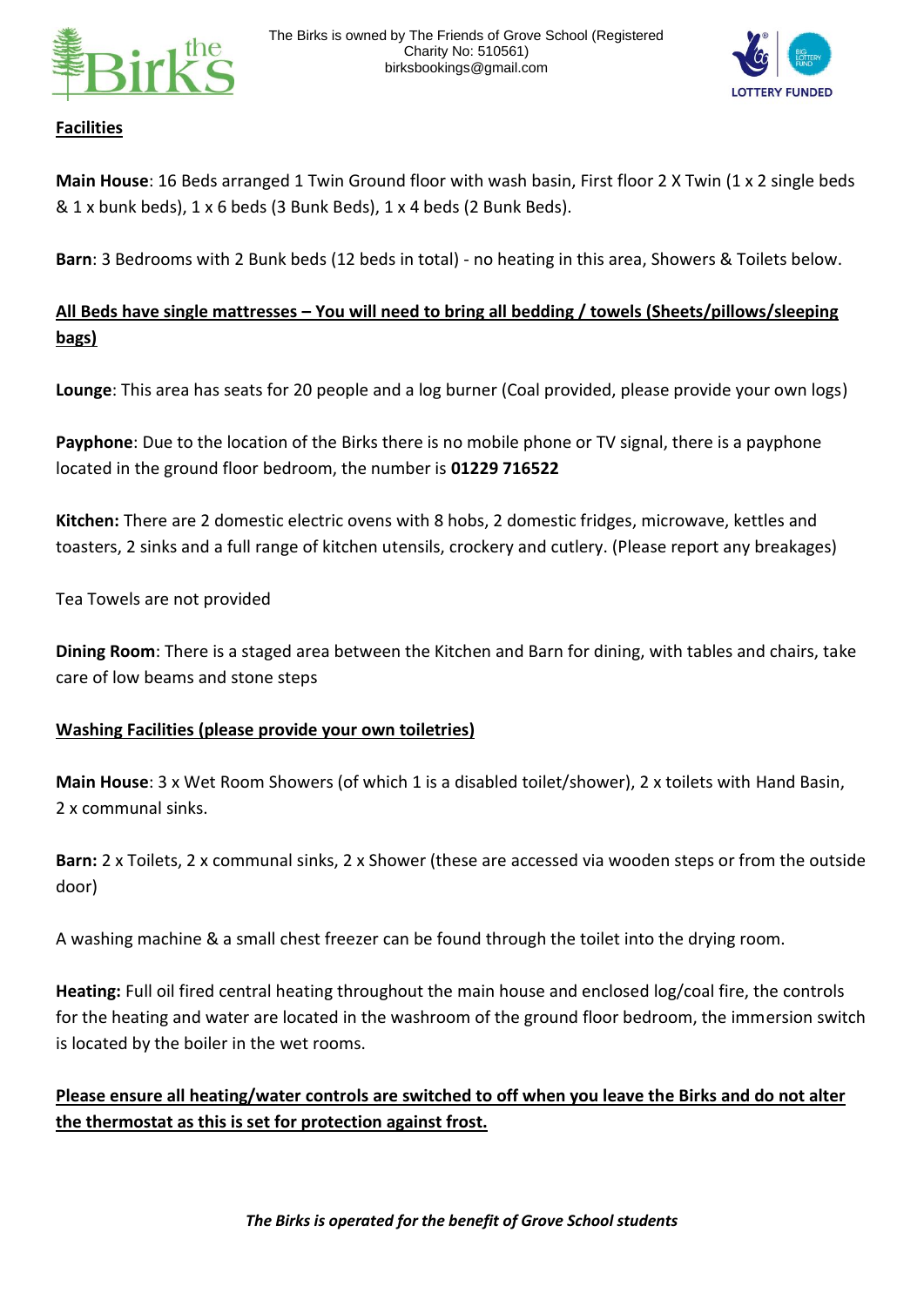



Welcome to the Birks. We hope you find this information useful in planning your break.

Please contact us should you have any further queries.

## **Address**

The High Birks Duddon Valley **Seathwaite** Broughton in Furness Cumbria LA20 6EF

## **Directions**

Traveling from the South – Leave the M6 motorway at Junction 36 take the A590 towards Grange Over Sands / South Lakes follow this road passing Newby Bridge and Spark Bridge, then take A5092 towards Broughton In Furness passing through Grizebeck and Foxfield, bypass Broughton on the A595. Shortly after you will come to a bridge and traffic lights turn right at the lights towards Ulpha. The roads from here are very narrow so please drive with care, follow this road passing through Ulpha towards Seathwaite, you will pass the post office and Newfield Inn Pub, carry on this road, you will pass over three cattle grids along the way. The first bridge you come to will be the Duddon Bridge carry on to the next Bridge which is the Birks Bridge, turn here and through the gates and follow the forestry commission road straight on you will shortly see the Birks on your left, carry on to the turning and through the gates, Please drive with caution through the gates over the cattle grid, please ensure that these gates are kept closed at all times (to keep the sheep out!).

Sat Nav's will take you to the Birks however may not take you this route and may take you over Harter Fell via Wrynose pass or Hard Knott Pass, although very Scenic these routes are narrow and very steep so drive with caution.

## **Important:**

Once leaving the main road (if the single lane can be called so!) please take care while crossing the Birks Bridge, the track taking you from the bridge to the Birks is littered with potholes and sharp stones and look out for the roaming wildlife too. Should you drive a car with low suspension or low profile tyres you may find parking at the Birks Bridge a good idea.

Please note that the Birks, the Committee or Friends of the Grove School do not take any responsibility or cannot be held liable for any damages caused to vehicles travelling to and from the property, whilst at the property or cars left at the Birks Bridge.

## *The Birks is operated for the benefit of Grove School students*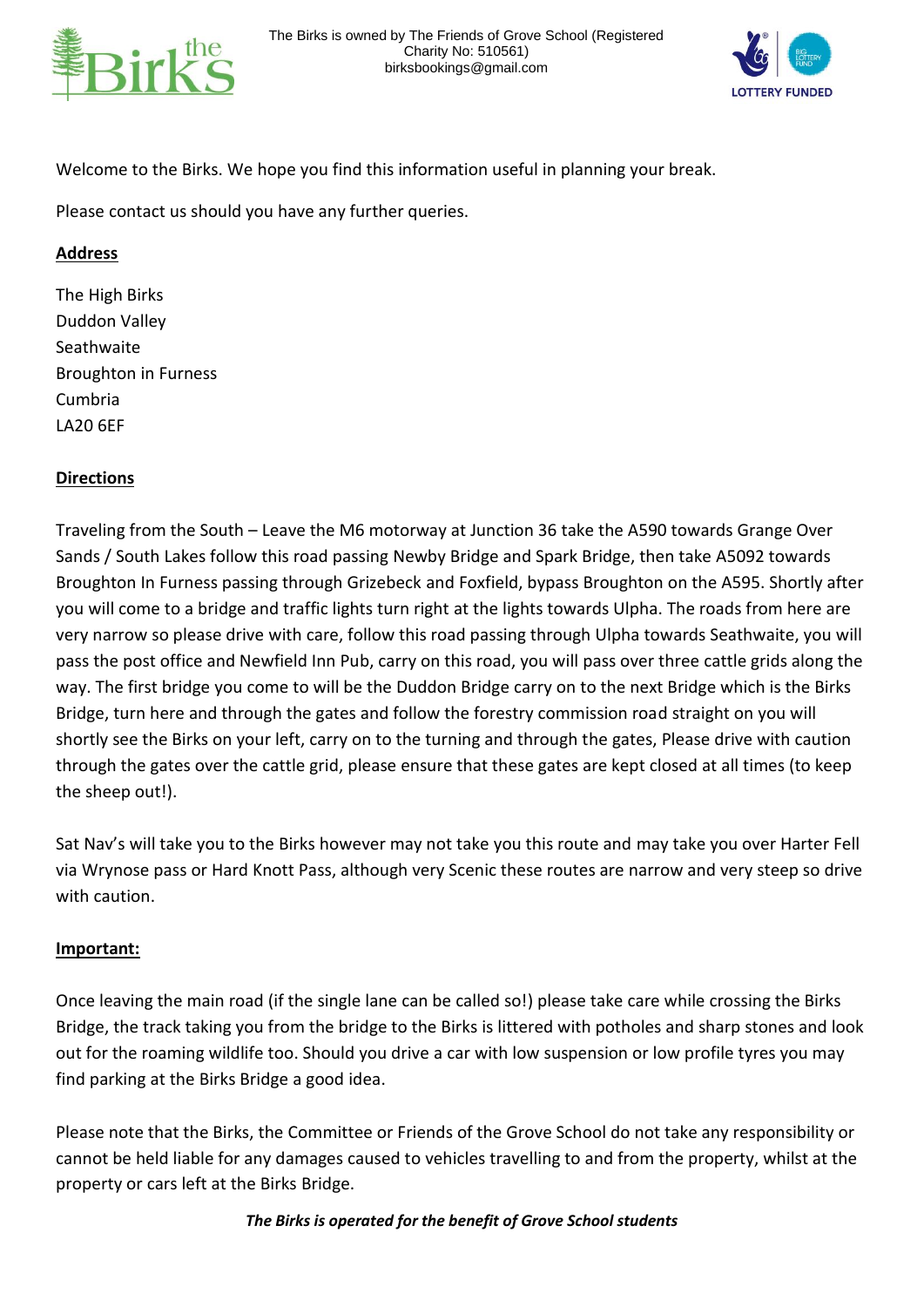



## **Arrival**

The Birks will be available from 2pm, your group will be responsible for the building until 12pm on your day of departure. The person who signs the booking form will be the responsible person and will be held overall responsible for the Birks. Please share this information with your group.

## **General:**

## **As per our Forestry Commission Covenant open fires are NOT permitted within the grounds of the Birks at any time.**

The outside of the Birks is left in its natural habitat, we recommend suitable footwear and clothing is worn.

The skip is provided for non-recyclable waste only. Please recycle all glass, tins, cardboard, papers and plastic. There is a recycling centre at the back of Tesco's in Millom.

Use the feminine units provided, flushing sanitary products down the toilet can cause pollution and blocked drains.

Please ensure the property is cleaned on your departure – cleaning products are located under the kitchen sink and in the second cupboard under the staged area.

Please take responsibility for the Birks while you are there and look after it, please remember that the Birks is operated for the benefit of the students of the Grove School and managed by a voluntary Committee who are busily exploring avenues to carry out the necessary renovations that will secure the future of the building.

## **Utilities:**

**Location of Water stop tap**: In the drying room. Lo**cation of Mains Electricity Switches & Fuse Box:** Over door in lobby. **Location of Fire alarm**: By Kitchen door leading to lobby. **Location of First Aid Box**: By hand basin in ground floor bedroom.

## **EMERGENCY:**

## **Emergency contact details are on display on the notice board in the lounge**

*The Birks is operated for the benefit of Grove School students*